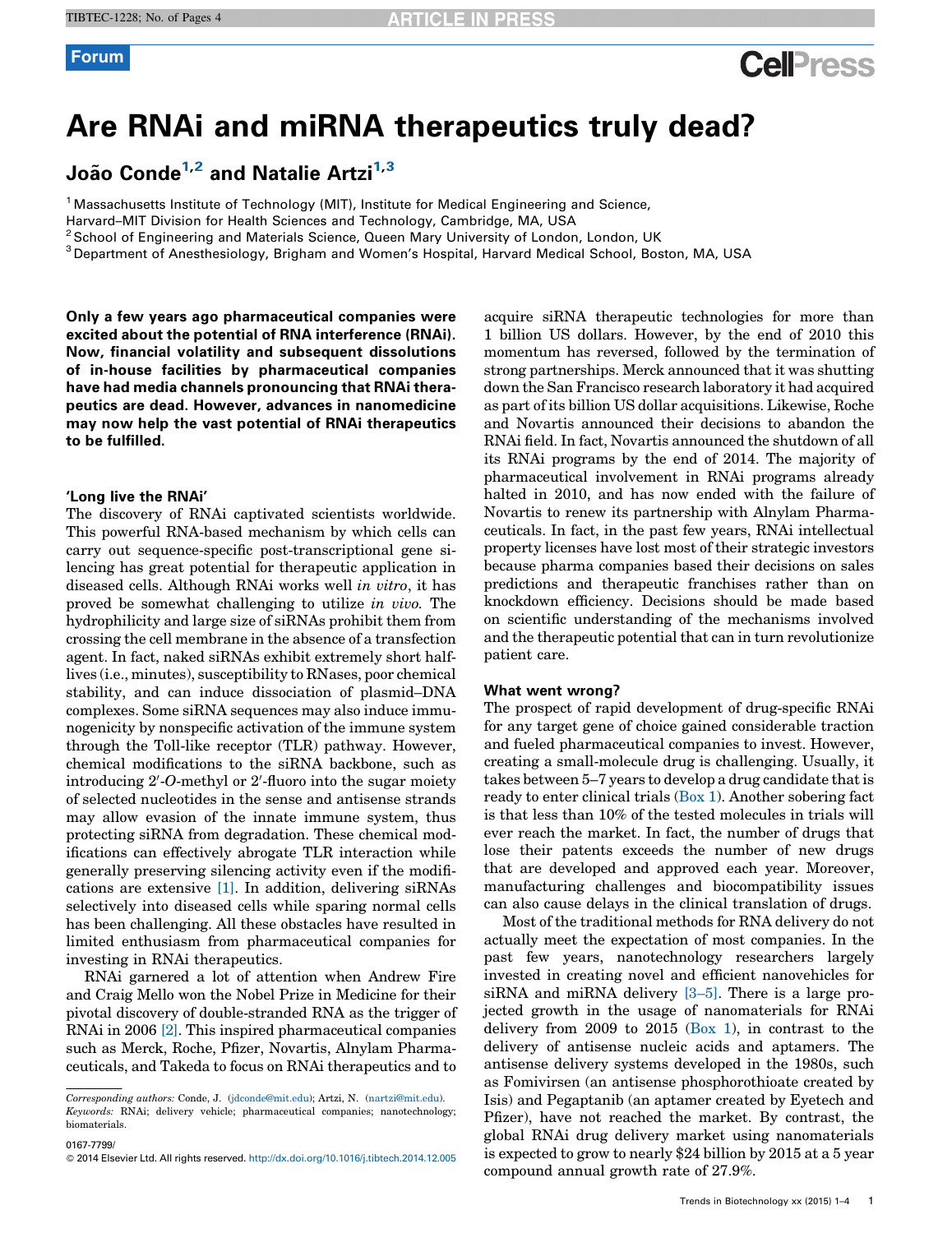#### <span id="page-1-0"></span>TIBTEC-1228; No. of Pages 4

#### **RTICLE IN PRES**

#### Box 1. Overcoming the Valley of Death in product commercialization.

The most difficult period in the lifetime of a product is conventionally viewed as a 'Valley of Death' in business development (Figure IA). It is here that many 'good' scientific ideas, technologies, and new products and processes die. This is the time when its manufacturer must identify and eliminate any limitation, optimize manufacturing processes, minimize production costs, and prepare for commercialization process. The turnover of the 'commercialization' or the proof of

concept occurs only after spending huge amounts of money and time. If a specific product is able to go through the 'Valley of Death' with success (which usually overlaps with a Phase II clinical trial, typically requiring  $\sim$ 20-100 million dollars) the probability for reaching the market is higher. This process may take as long as 20 years. However, the market for RNAi drug delivery, especially through nanoparticles, looks promising (Figure IB).



Figure I. (A) The story of a successful product/business: profit/loss 'Valley of Death' diagram as a function of time, with typical failure versus successful development stages. (B) The global RNAi drug delivery market for nucleic acid, aptamer, and nanomaterials delivery technologies between 2009 and 2015 (\*projection). Source: BCC Research.

#### Will Nanotechnology motivate companies to invest?

Although it may perhaps be considered fragile progress, huge strides were made in creating nanomaterials to avoid off-target effects subsequent to either systemic or intratumoral administration of RNAi therapeutics, especially in murine models [\[6\]](#page-3-0). In addition, the IC50 value for RNAi delivery systems has been reduced by 99% in only the past 5 years following the introduction of nanodevices. These include lipidoids [\[7\]](#page-3-0), stable nucleic acid lipid particles (SNALP), and ionizable cationic lipid 1,2-dilinoleyloxy-3 dimethylaminopropane (DLinDMA), which have superior delivery capacity. siRNA delivered with DLinDMA, produced by Alnylam Pharmaceuticals, has in vivo activity at siRNA doses as low as 0.01 mg/kg in rodents and 0.1 mg/kg in nonhuman primates [\[8\].](#page-3-0)

Lipid and polymer-based delivery systems have enabled RNAi and microRNA technologies to reach the market. Roche's Tekmira liposomal delivery technology shows unprecedented efficiency in animal challenge models for Ebola. This technology rapidly produced a wealth of important clinical data. The lipoplex delivery technology of Silence Therapeutics also combines siRNA with developed lipid moieties containing cationic lipids, co-lipids (fusogenic or stabilizing), or PEGylated lipids. This company produces several nanoparticle constructs with different pharmacodynamic properties, enabling functional delivery to various cell types upon systemic administration. This type of technology appears to be a pleasant surprise in terms of safety and early efficacy data.

Rosetta Genomics had also brought to market a miRNAbased cancer diagnostic service for healthcare providers and their patients, in particular for lung and kidney cancers. Rosetta Genomics is a leader in platform technologies for the identification, extraction, quantification, and analysis of miRNAs from a wide range of sample types, covering a large portion of known human and viral miRNAs.

Alnylam Pharmaceuticals focused on delivery of RNAi therapeutics, producing lipid nanoparticles that encapsulate the siRNA molecule [\[9\],](#page-3-0) and thereby enabling systemic delivery through intravenous drug administration. Studies with lipid nanoparticle-based RNA therapeutics demonstrated potent, rapid, and durable target gene silencing in preclinical as well as in clinical studies [\[10–13\].](#page-3-0) Further, lipid nanoparticle-based RNAi therapeutics were found to be generally well tolerated in the clinical studies conducted to date. More recently, the company began the development of a sugar molecule, 'GalNAc', for conjugation to siRNAs to simplify subcutaneous administration.

Not far behind are RXi Pharmaceuticals, who are focused on discovering, developing, and commercializing innovative therapies based on next-generation RNAi platforms. RXi's first RNAi product candidate, RXI-109, entered into RXi's first human clinical trial in 2012 for dermal applications.

A joint effort from all these companies may revive and stabilize the enthusiasm and investmentin the field of RNAi. Although RNAi was somehow abandoned, new means for efficacious delivery of siRNA have led companies such as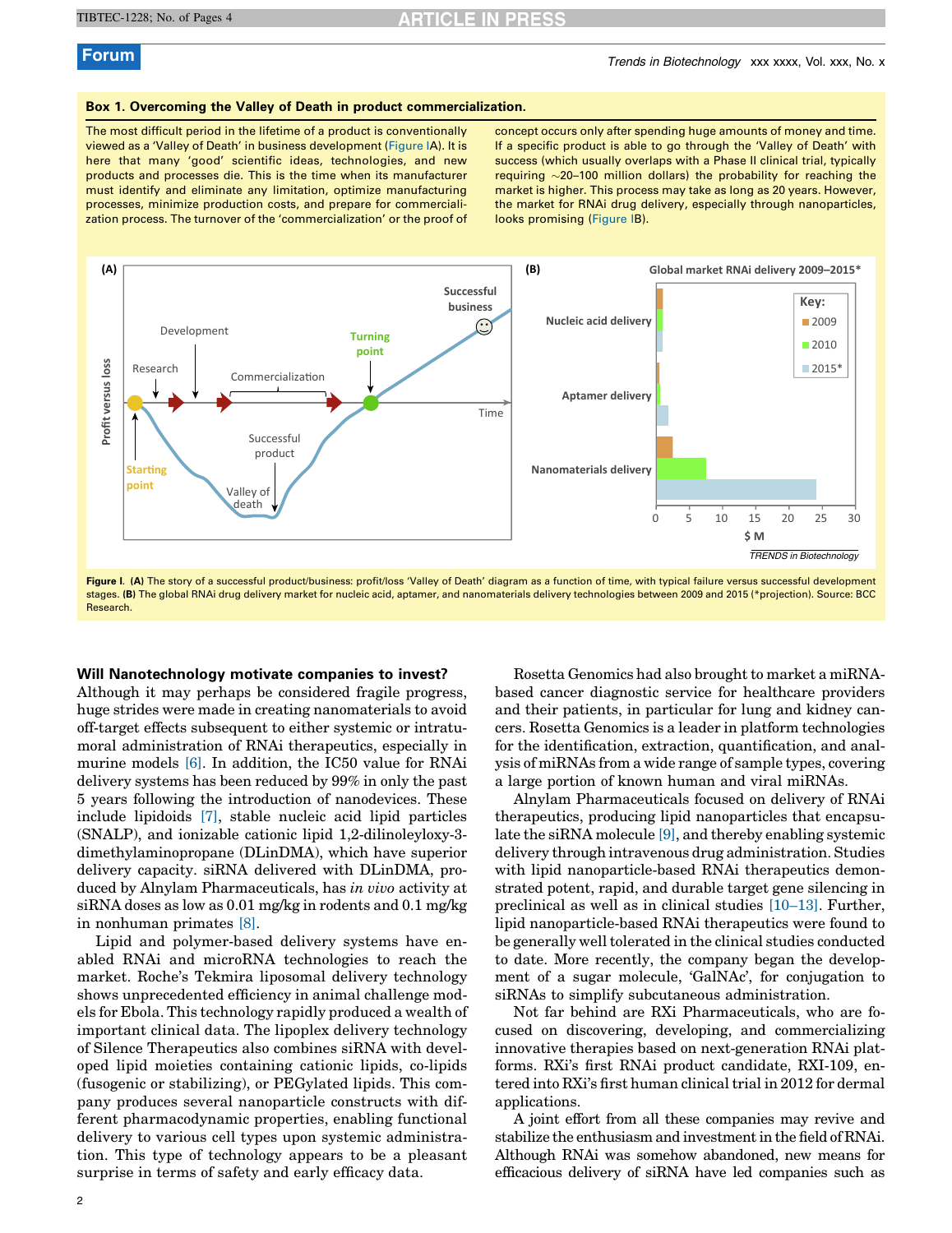#### **TICLE IN PRESS**

### <span id="page-2-0"></span>**Forum** Trends in Biotechnology xxx xxxx, Vol. xxx, No. x



Figure 1. Global analysis on the RNAi market for 2014. (A) RNAi companies by continent, and (B) RNAi market between 2004 and 2014. The 2014\* values are projections. Source: Bioworld Publishing Group.

Alnylan Pharmaceuticals and Silence Therapeutics to bring RNAibacktothefrontpagewithstronglong-terminvestments.

#### The RNAi industry is 'back in business'

Although no RNAi nano-drug has reached the marketplace, despite the billion dollar investments, there is still potential for pharmaceutical companies to leverage RNAi therapies to revolutionize patient care. Most of the negative evaluations regarding RNAi in the industry will likely dissipate once market indicators suggest development and progress (Figure 1).

Pharmaceutical companies have not abandoned RNAi altogether, and should exploit the toolkit available to materials scientists for revitalizing the highly promising field of nucleic acid delivery. This would allow companies such as Alnylam Pharmaceuticals and Genzyme, who have hundreds of scientists who have been developing RNAi therapeutics against numerous targets, to turn this investment into profit, while allowing translational products to reach the market and improve patient health. However, we cannot forget that this will take time. We should remember that monoclonal antibodies took more than 20 years for FDA approval before blockbusters such as Avastin or Erbitux reached the market.

Hopefully, in the long run, cancer therapy using RNAi, and especially miRNA nano-platforms, will become common practice in treating a range of diseases, in particular those associated with oncogenesis and infectious disease. Extremely innovative and exciting ongoing work from the combined efforts of researchers from various disciplines, including chemistry, biology, and materials science, as well as by clinicians and engineers, is creating new solutions that will hopefully make pharma companies reinvestin the field.

Successful products such as siRNA lipid-based nanoparticles (ALN–VSP02) that target KSP and VEGF for the treatment of solid tumors, or ALN–PCS02, which targets PCSK9 for hypercholesterolemia therapy, have showed success in clinical trials and are ready to reach the market. Mipomersen (previously promoted as the first RNAi drug), an antisense therapeutic that targets the mRNA for apolipoprotein B, became a success story as a cholesterol-reducing drug candidate. The locked nucleic

acid (LNA)-based drug candidate Miravirsen, developed by Santaris Pharma, has also become a huge success as a potent and selective inhibitor of miR-122, a liver-specific microRNA that hepatitis C virus requires for replication.

#### Concluding remarks and future perspectives

Today's delivery capabilities already provide several highquality RNAi therapeutic opportunities, especially by exploiting advances in the nanotechnology field. Access to and testing of these technologies, which are already used for tissue engineering and drug delivery, is crucial for successful RNAi therapies. Systemic RNAi delivery should now be replaced with smart delivery systems that enable local [\[14\],](#page-3-0) targeted, and selective uptake of such potent molecules, while increasing their stability and residence time at the site of interest. Toxicity and immunogenicity associated with systemic RNAi administration can be minimized by exploiting targeted and selective delivery vehicles that enable effective and confined drug concentration with long retention of the therapeutic agent at the site of interest. This approach has already shown promising outcomes, as demonstrated by RNAi companies including Rosetta Genomics and Alnylam Pharmaceuticals, whereas systemic delivery strategies are perhaps more distant goals. In fact, Alnylam Pharmaceuticals is leading the translation of RNAi as a new class of innovative medicines, with a core focus on RNAi therapeutics for the treatment of serious and life-threatening diseases.

Combination products that enable smart delivery of RNAi, together with existing potent chemotherapeutic drugs, may present the next revolution in cancer therapy.

#### Disclaimer statement

The opinions expressed and arguments employed herein are those of the authors and do not reflect the official views of the companies involved.

#### References

- 1 Whitehead, K.A. et al. (2011) Silencing or [stimulation?.](http://refhub.elsevier.com/S0167-7799(14)00254-6/sbref0075) siRNA Delivery and the [Immune](http://refhub.elsevier.com/S0167-7799(14)00254-6/sbref0075) System. Annu. Rev. Chem. Biomol. Eng. 2, 77–96
- 2 Fire, A. et al. (1998) Potent and specific genetic [interference](http://refhub.elsevier.com/S0167-7799(14)00254-6/sbref0080) by doublestranded RNA in [Caenorhabditis](http://refhub.elsevier.com/S0167-7799(14)00254-6/sbref0080) elegans. Nature 391, 806–811
- 3 Hubbell, J.A. and Langer, R. (2013) [Translating](http://refhub.elsevier.com/S0167-7799(14)00254-6/sbref0085) materials design to the clinic. Nat. Mater. 12, [963–966](http://refhub.elsevier.com/S0167-7799(14)00254-6/sbref0085)